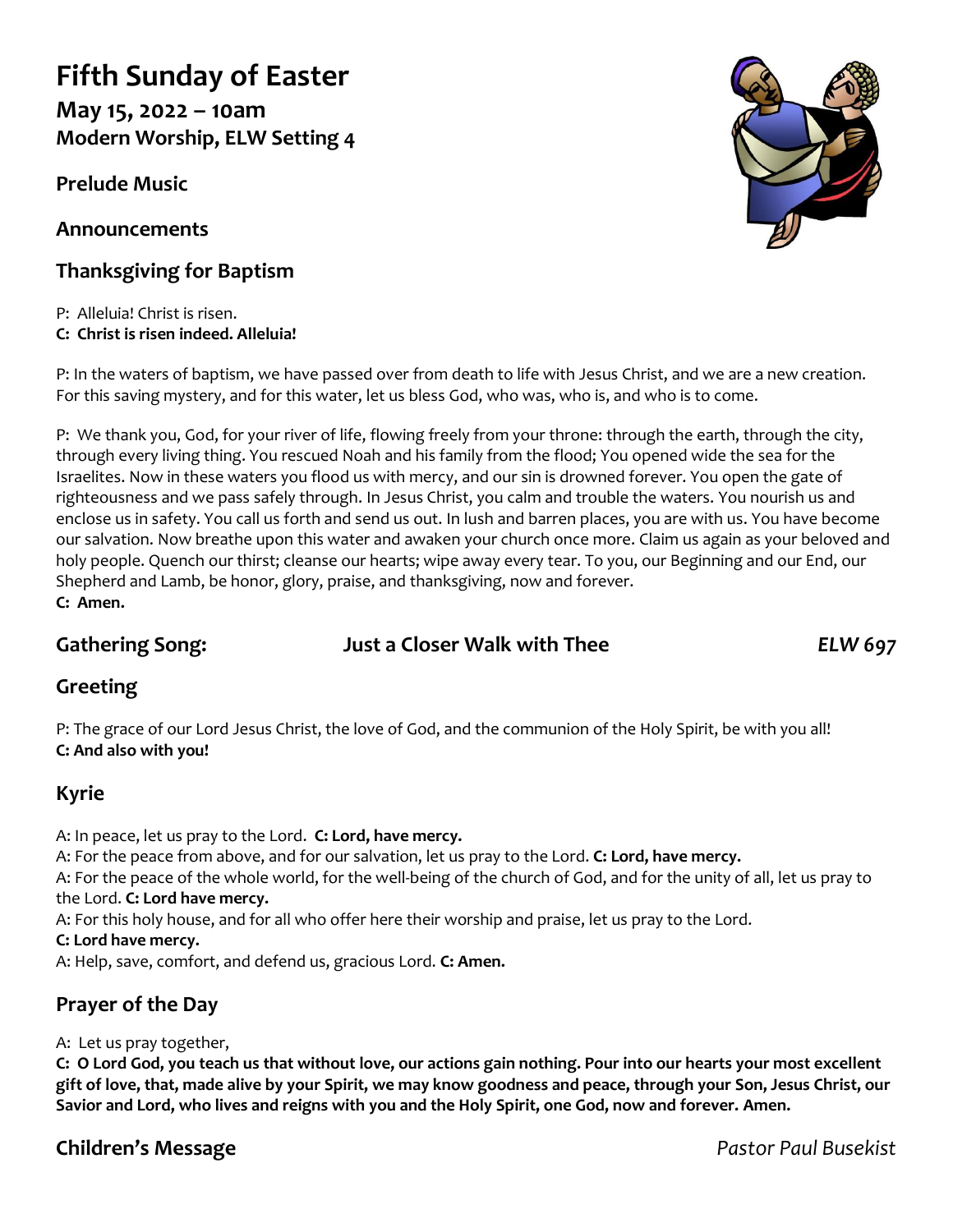## **First Reading: Acts 11:1-18**

*In defense of his earlier baptism of non-Jewish believers, Peter demonstrates to the members of the Jerusalem church that God's intention to love Gentiles as well as Jews is revealed in Jesus' testimony. In this way the mission to the Gentiles is officially authorized.*

<sup>1</sup>Now the apostles and the believers who were in Judea heard that the Gentiles had also accepted the word of God. <sup>2</sup>So when Peter went up to Jerusalem, the circumcised believers criticized him, <sup>3</sup>saying, "Why did you go to uncircumcised men and eat with them?" <sup>4</sup>Then Peter began to explain it to them, step by step, saying, <sup>54</sup>I was in the city of Joppa praying, and in a trance I saw a vision. There was something like a large sheet coming down from heaven, being lowered by its four corners; and it came close to me. <sup>6</sup>As I looked at it closely I saw four-footed animals, beasts of prey, reptiles, and birds of the air. <sup>7</sup>I also heard a voice saying to me, 'Get up, Peter; kill and eat.' <sup>8</sup>But I replied, 'By no means, Lord; for nothing profane or unclean has ever entered my mouth.' <sup>9</sup>But a second time the voice answered from heaven, 'What God has made clean, you must not call profane.' <sup>10</sup>This happened three times; then everything was pulled up again to heaven. <sup>11</sup>At that very moment three men, sent to me from Caesarea, arrived at the house where we were. <sup>12</sup>The Spirit told me to go with them and not to make a distinction between them and us. These six brothers also accompanied me, and we entered the man's house. <sup>13</sup>He told us how he had seen the angel standing in his house and saying, 'Send to Joppa and bring Simon, who is called Peter; <sup>14</sup>he will give you a message by which you and your entire household will be saved.<sup>' 15</sup>And as I began to speak, the Holy Spirit fell upon them just as it had upon us at the beginning. <sup>16</sup>And I remembered the word of the Lord, how he had said, 'John baptized with water, but you will be baptized with the Holy Spirit.' <sup>17</sup>If then God gave them the same gift that he gave us when we believed in the Lord Jesus Christ, who was I that I could hinder God?" <sup>18</sup>When they heard this, they were silenced. And they praised God, saying, "Then God has given even to the Gentiles the repentance that leads to life."

L: The Word of the Lord

#### **C: Thanks be to God**

**Gospel Acclamation: Gospel Acclamation**



#### **Gospel: John 13:31-35**

*After washing the disciples' feet, predicting his betrayal, and then revealing his betrayer, Jesus speaks of his glorification on the cross. This deep complicated love of Jesus, even to death on the cross, will be the distinctive mark of Jesus' community.*

P: A reading from… **C: Glory to You, O Lord.**

<sup>31</sup>When he had gone out, Jesus said, "Now the Son of Man has been glorified, and God has been glorified in him. <sup>32</sup>If God has been glorified in him, God will also glorify him in himself and will glorify him at once. <sup>33</sup>Little children, I am with you only a little longer. You will look for me; and as I said to the Jews so now I say to you, 'Where I am going, you cannot come.' <sup>34</sup>I give you a new commandment, that you love one another. Just as I have loved you, you also should love one another. <sup>35</sup>By this everyone will know that you are my disciples, if you have love for one another." P: The Gospel of the Lord.

**C: Praise to you, O Christ.**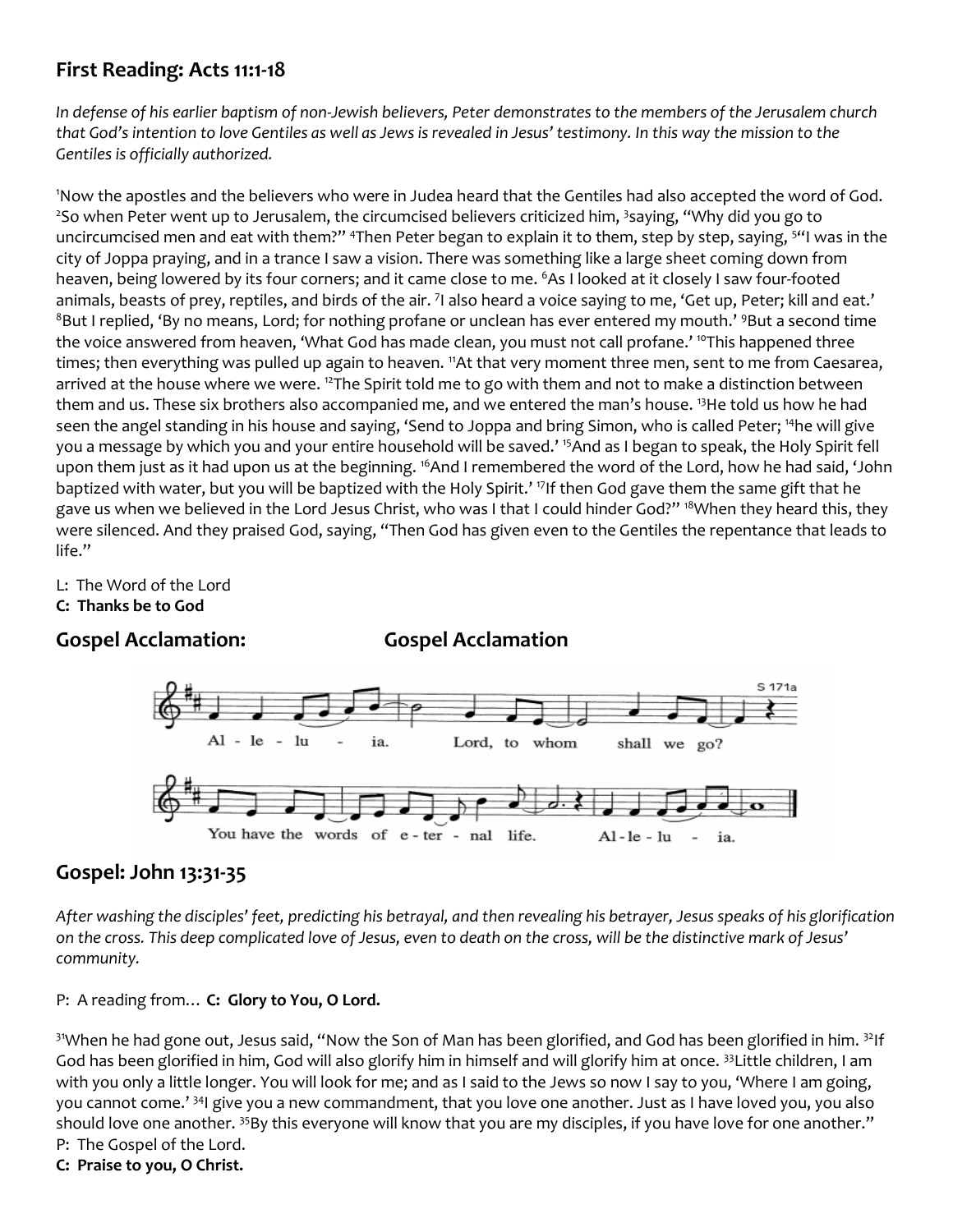**Song of the Day: Alleluia! Jesus is Risen** *ELW 377*

#### **Apostles Creed**

**I believe in God, the Father almighty, creator of Heaven and earth.** 

**I believe in Jesus Christ, God's only Son, our Lord, who was conceived by the Holy Spirit, born of the virgin Mary, suffered under Pontius Pilate, was crucified, died, and was buried; he descended to the dead. On the third day he rose again; he ascended into heaven, he is seated at the right hand of the Father, and he will come to judge the living and the dead.**

**I believe in the Holy Spirit, the holy catholic church, the communion of saints, the forgiveness of sins, the resurrection of the body, and the life everlasting. Amen.**

**Prayers of the Church / Sign of the Peace** 

**Offering** *(Please be seated.)*

**Offering Song: Now the Green Blade Rises** *ELW 379*

**Offertory:** (*Please stand, as able.)Let the Vineyards Be Fruitful*



## **Offering Prayer**

A: Let us pray.

**C: Living God, you gather the wolf and the lamb to feed together in your peaceable reign, and you welcome us all at your table. Reach out to us through this meal, and show us your wounded and risen body, that we may be nourished and believe in Jesus Christ, our Savior and Lord. Amen.**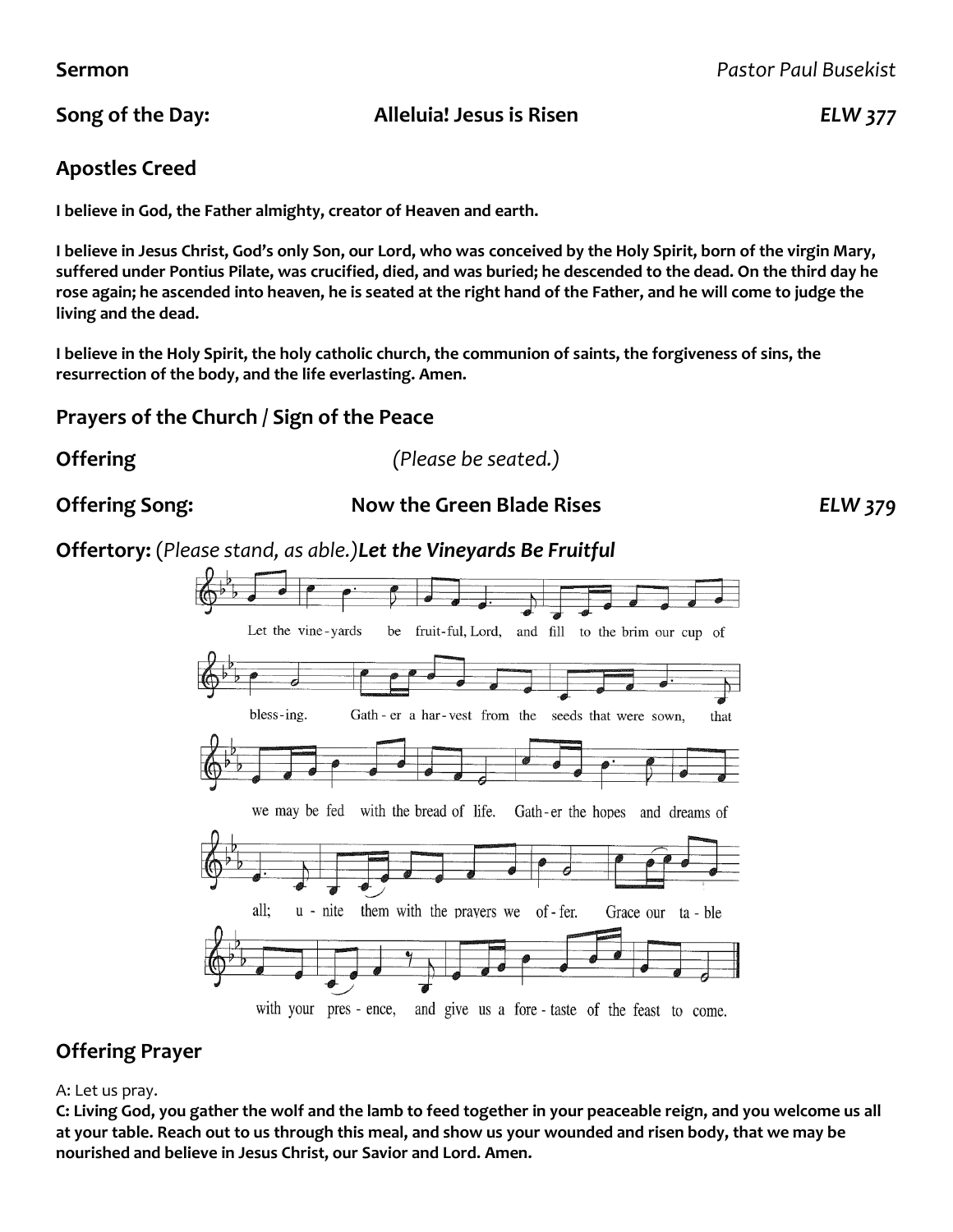#### **Words of Institution**

#### **Lord's Prayer**

**Our Father, who art in heaven, hallowed be thy name, thy kingdom come, thy will be done, on earth as it is in heaven. Give us this day our daily bread; and forgive us our trespasses, as we forgive those who trespass against us; and lead us not into temptation, but deliver us from evil. For thine is the kingdom, and the power, and the glory, forever and ever. Amen.**

#### **Communion**

| <b>Communion Songs:</b> | All Who Hunger, Gather Gladly         | <b>ELW 461</b> |
|-------------------------|---------------------------------------|----------------|
|                         | <b>Where Charity and Love Prevail</b> | <b>ELW 359</b> |

#### **Final Blessing**

P: God, the Author of life, Christ, the living Cornerstone, and the life-giving Spirit of adoption, ⊬ bless you now and forever.

**C: Amen.**

#### **Sending Song: My Lighthouse (***words below***)**

In my wrestling and in my doubts, in my failures, You won't walk out.

Your great love will lead me through; You are the peace in my troubled sea, whoa oh, You are the peace in my troubled sea.

In the silence, You won't let go. In the questions, Your truth will hold. Your great love will lead me through; You are the peace in my troubled sea, whoa oh, You are the peace in my troubled sea..

My Lighthouse, my Lighthouse shining in the darkness, I will follow You!

Oh, my Lighthouse, my Lighthouse, I will trust the promise: You will carry me safe to shore, safe to shore, safe to shore safe to shore.

I won't fear what tomorrow brings. With each morning, I'll rise and sing. My God's love will lead me through; You are the peace in my troubled sea, whoa oh, You are the peace in my troubled sea..

My Lighthouse, my Lighthouse shining in the darkness, I will follow You!

Oh, my Lighthouse, my Lighthouse, I will trust the promise: You will carry me safe to shore, safe to shore, safe to shore safe to shore.

Fire before us, You're the brightest. You will lead us through the storms.

Fire before us, You're the brightest. You will lead us through the storms. Hey!

Fire before us, You're the brightest. You will lead us through the storms.

Fire before us, You're the brightest. You will lead us through the storms.

My Lighthouse, my Lighthouse shining in the darkness, I will follow You!

Oh, my Lighthouse, my Lighthouse, I will trust the promise: You will carry me safe to shore, safe to shore, safe to shore safe to shore.

#### **Dismissal**

P: Alleluia! Christ is risen.

- **C: Christ is risen indeed. Alleluia!**
- A: Go in peace. Tell what God has done.
- **C: Thanks be to God.**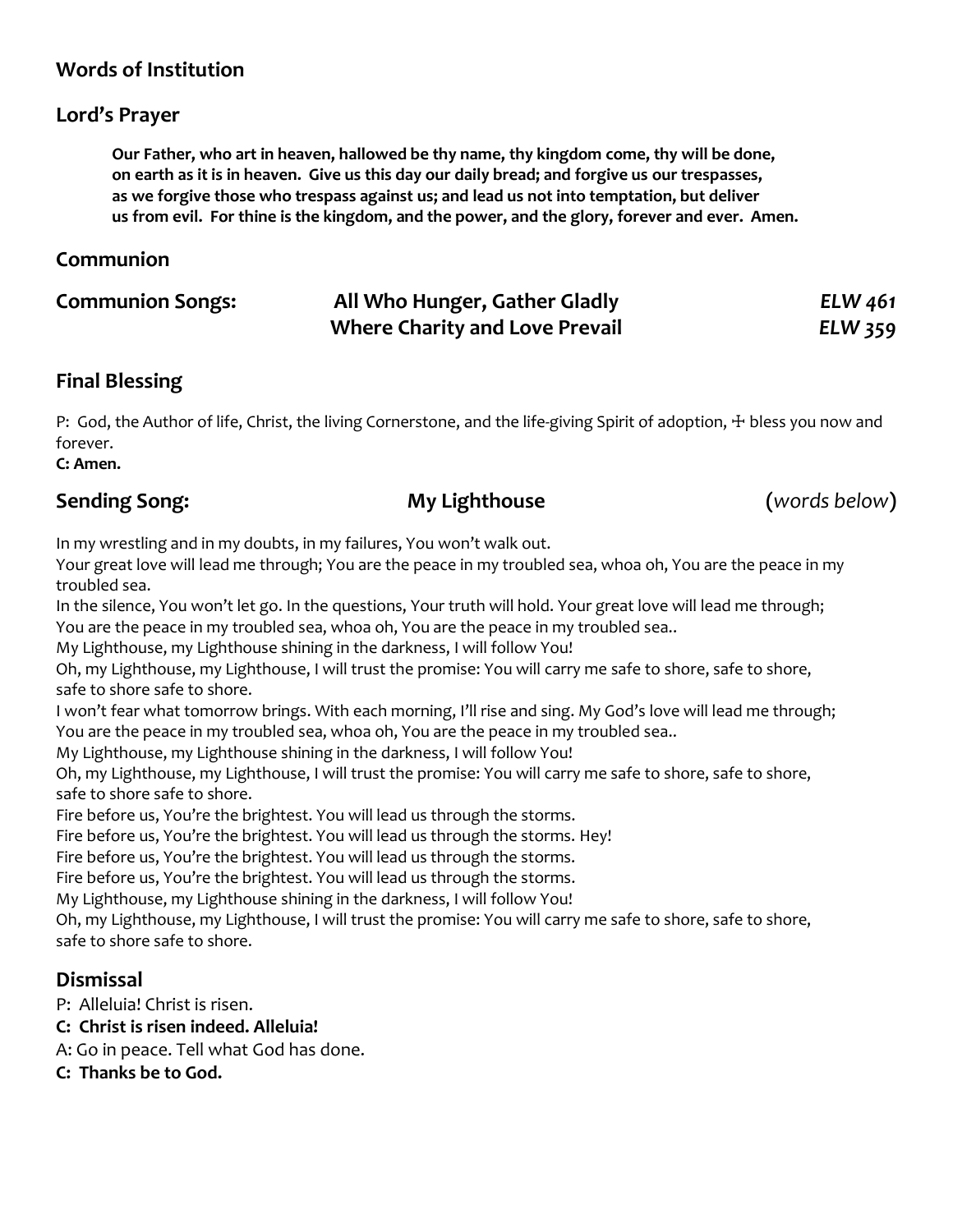

# **HAPPY BIRTHDAY**

5/16-Caleb Andrew Smith 5/16-Linda Gokey 5/17-Sally Erickson

5/17-Barbara Oster 5/18-Jim Achard 5/19-Jennifer Gaston 5/20-Brandon Bugai 5/20-Brandon Williams 5/22-Nick Friedli

#### COVID policy remains that masks are optional for vaccinated persons and required for unvaccinated persons.

#### Please note that the Building and Office Hours are: 9:00am - 2:30pm, Monday - Thursday.

Offerings: The offering plates will now be passed during the service. The vase in the back of the Sanctuary is still available for those who prefer not to touch the offering plate.

DOLLARS AND SENSE: Bethlehem Lutheran Church has greatly expanded our outreach into the community and the world with our live streaming programing and other projects. We need your continued support to continue our mission. Congratulations are in order! April's contributions exceeded the budget projections by \$5,561.00. This is a significant improvement over January through March. We encourage you to stay current with your pledge. Together we can do more and accomplish our vision for the future. Thank you for your support. Jim Monroe, Your Financial Secretary

Church Council Elections: We are going to be having our Annual Congregational Meeting on Sunday June 12th. A part of this meeting is the election of Church Council members for a three-year term to fill expiring vacancies. The Nomination Committee is looking for referrals to contact. If you are interested in serving on the council (yes, you could submit your own name) or if you know someone else would be a good referral, please make your thoughts known. You will find a white box on a table in the entry to the Narthex for the referral. You will also find a brief form to fill out and place in the box. The Nomination Committee will contact the referrals and then nominate a slate for the election. Don't worry if someone thinks you would be a good candidate and you're not ready. Just let the committee know when contacted and be honored that someone thought of you! If you have any questions, please contact Mark McPherson at markandkjo@sbcglobal.net or 860-658-1554

The May issue of the STAR is now available. For current issues of the Star, feel free to check online at www.bethlehemtc.org < About Us > "The Online Bethlehem Star" or type this URL to get these directly: http://www.bethlehemtc.org/the-bethlehemstar-newsletter.

#### **Prayer Requests:**

- Prayer Chain: Please contact Jan Stretlien at jstretlien@gmail.com or 231-947-3265
- Prayers read from the altar: Please call Rebecca in the church office 231-947-9880

Today's altar flowers are donated: Dale and Barbara Wentzloff in Celebration of their Anniversary; Karen and Jim Feahr in Celebration of their 50<sup>th</sup> Wedding Anniversary

Celebrate a new child in your life with a rose on the baptismal font! Cost \$10.00 per rose. Contact Barbara Oster at beo6475@yahoo.com or 231.668.7038.

The newest Living Lutheran magazine and the April/May/June Christ in our Home can be picked up at the welcome table on Sunday mornings, from the Shooting STAR box below the outside mailbox, or during parking lot communion.

The Fellowship Committee would like to send out a big Thank You to everyone who attended the continental Easter Breakfast on Easter Sunday. There were approximately sixty people who participated. They enjoyed a variety of juices, yogurts, fruits, and baked goods, all donated by members of the members of the congregation. A special Thank You goes out to everybody who helped with the setup, serving, and cleanup. It is true. Many hands do make light work!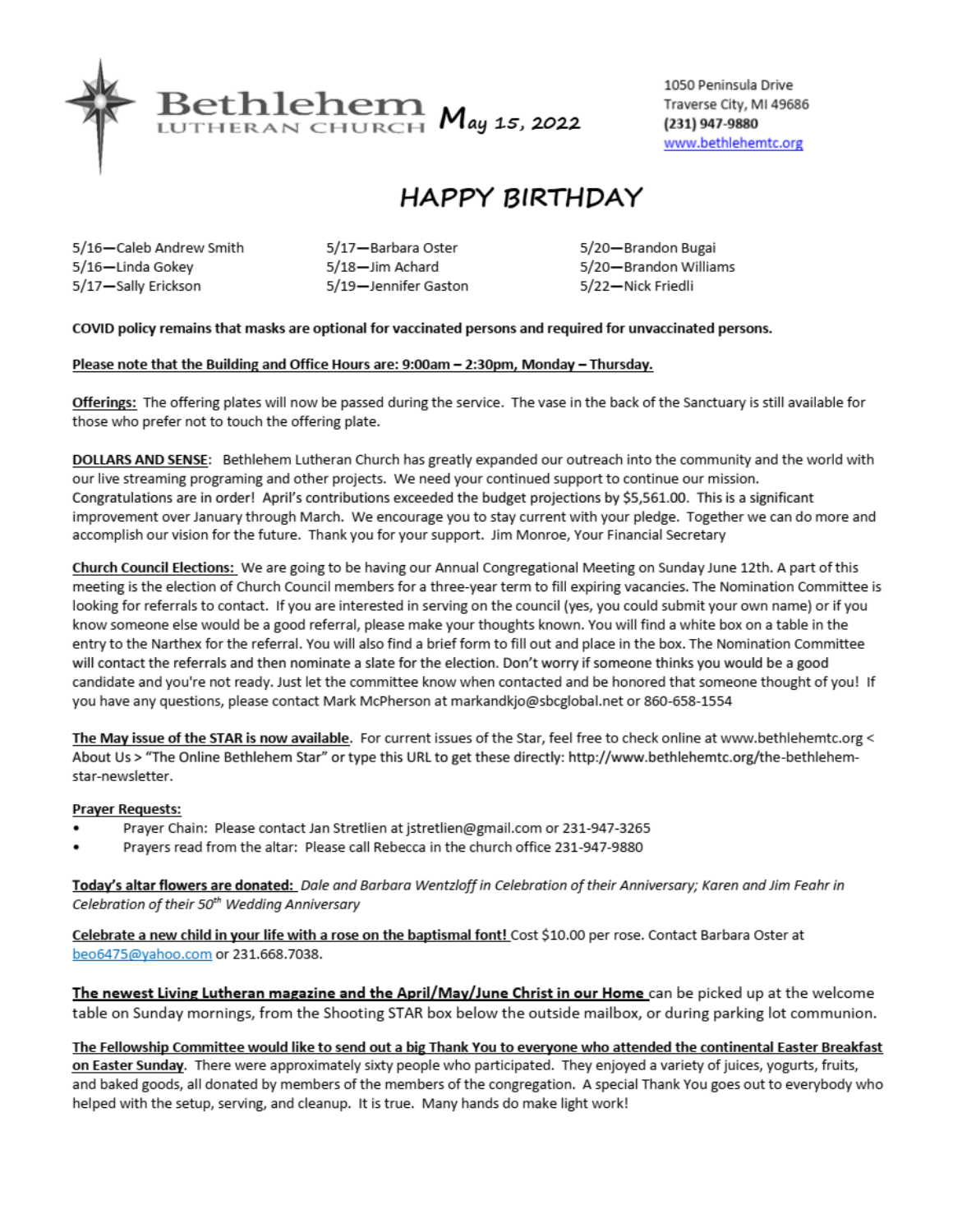#### Due Dates for STAR/Bulletin/Screen Announcements:

STAR: The third Friday of the month sent to admin@bethlehemtc.org (Please note STAR in subject line) Bulletin/Verbal Announcements: Wednesday of the week sent to admin@bethlehemtc.org (Bulletin/Worship Folder is printed on Thursday morning.) (Please note Bulletin or Announcement in subject line) Screen Announcements/Weekly BLC Emails: Tuesday of the week sent to annie.slabaugh@bethlehemtc.org (Annie works Sunday - Wednesday)

This summer, we will be participating in a weeklong serving opportunity from July 18th - July 23rd with Freedom Builder's Missions Week and all of Bethlehem is invited! Freedom Builders understands that most people can only serve 1-2 days tops or possibly even only a partial day is perfectly fine. They also understand that not all want to be involved with construction so they have quite a few opportunities for those who wish to serve, but be sure to let Annie know which days you are hoping to attend and if you are looking to serve in a specific capacity. There will be an informational meeting on Sunday June 5th right after church in the youth room and all who are interested in serving are invited. Reach out to Annie at annie.slabaugh@bethlehemtc.org if you have any other questions!

We are happy to announce that we have finalized our VBS dates for this summer! Join us on a fun faithful adventure with Jerusalem: Marketplace! We will join Jesus' faithful friends and followers during His final days on earth. You'll travel back into Bible times--without setting foot outside your community! VBS this year will be Monday, July 25th - Wednesday July 27th 8:30AM - 1:00PM! We hope to have the VBS Registration Website up sometime next week. You can also still sign up as a volunteer as well! We are still in need of:

- A Village Playground Leader (games)
- At least 2 Tribe Leaders (small group leaders)
- At least 1 Tribe Leader Assistant (small group support, great for older youth!)
- Set Up/Tear Down Crew (day before and end of VBS)
- Decoration Coordinators (day before and end of VBS)

We will also still take Marketplace Shopkeepers if you are interested in one of those roles! Sign up sheets are still in the Narthex, or you can sign up online! Reach out to Annie for more information.

Music news at BLC: Many of you commented how much you enjoyed the choir music during Holy Week. The choir members appreciate the nice comments and we relay them to our new director, Tony Bero. It is sad that he is not on-site so he can hear from you himself. If you want to make certain he knows how much his skill in selecting the anthems and preparing the choir is appreciated, feel free to drop him a note in the "choir director" mailbox by the office or send him an email at bero.tony@gmail.com. And for all of you budding vocalists out there....just think...if he can make the 4 of us sound that good, what could he do with you?!? Don't hesitate...the choir always wants more singers.

LAUNDRY BASKET PROJECT FOR 2022: We are collecting cleaning items to be given out during the Baby Pantry here at Bethlehem. There is an example basket in the Narthex along with a list of items needed. You may fill an entire basket OR bring single items if you prefer. We would like to have baskets available beginning in March. Thank you for your participation!

Children's Message Corner: Children's Message Corner on Zoom takes place every other Sunday on Zoom at 2:45PM and all are invited. We take a few minutes of Fellowship before going over the Children's Message and have a more in depth discussion of the gospel lesson and message. To be put on the email list to receive the Zoom link please see Annie after worship or contact her at annie.slabaugh@bethlehemtc.org. The next Message Corner is scheduled for this afternoon, May 15<sup>th</sup>.

Book Club: For May the BLC book club will be reading "The Book of Lost Friends" by Lisa Wingate. THIS BOOK IS AVAILABLE IN A LIBRARY BOOK BAG SO YOU SHOULD BE ABLE TO FIND A COPY IN THE BIN OUTSIDE THE FRONT DOOR OF THE CHURCH. Plan to join us on ZOOM on Tues, May 24 at 5:30. If you are not already on the list send your email to cmonroe@chartermi.net.

The Wednesday morning bible study has completed its study of Matthew. They will take the summer off. Look for more information later in the summer. The leader is Barbara Graf if you have any questions.

FOOD PANTRY NEWS: The BLC 24/7 Food Pantry is OPEN!!!! If you see special deals at the stores you can be buying them and place them in the teal container under the table by the mailboxes. The community will appreciate your generosity.

Our interim tech support person is Trent Slabaugh. Even though Trent comes with a lot of experience, he welcomes your comments on the audio or video system. You may contact him by email at tslabaugh93@gmail.com